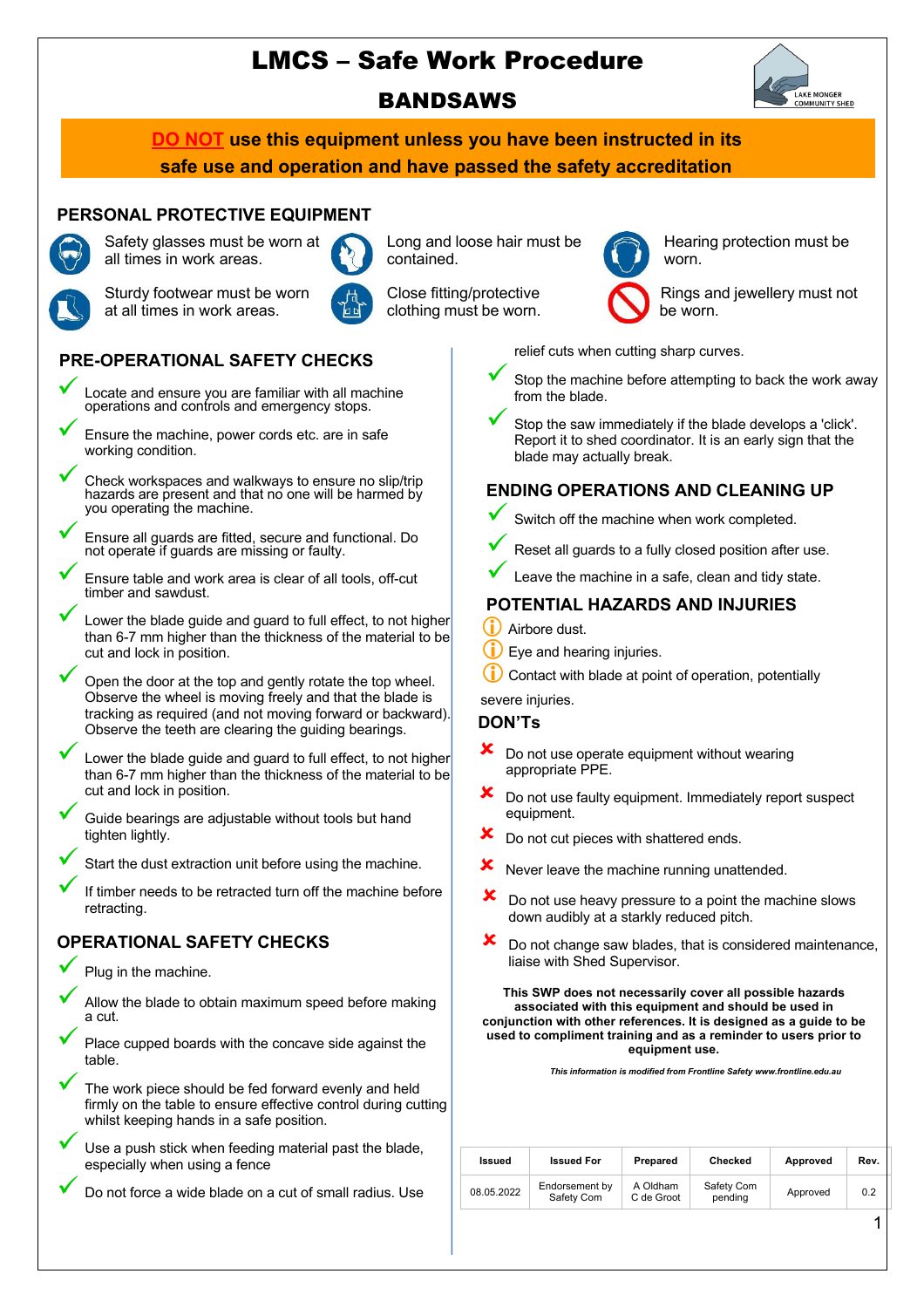# **LAKE MONGER COMMUNITY SHED**



# Safe Operating Procedures - Bandsaws

## **BACKGROUND INFORMATION & READING**

This video will assist you in following safe work practices: https://www.youtube.com/watch?v=\_fJv2f6-014 Bandsaw Safety Tips https://youtu.be/5qCY-iXPvw8 Relief cuts for Tight Curves

Both videos need to be viewed prior to arranging an assessment.

## **FITNESS TO OPERATE THE BANDSAWS**

Members are expected to refrain from working on these power tools and machines if they acknowledge their own level of physical ability inhibits them from doing so safely.

However, if assessors determine that a member has some level of physical impairment that makes it unsafe to use machines, they will have no option other than to assess the member as not having the capacity to do so safely.

You can still do your projects, just mark the timber and ask another shed member to cut/machine the timber for you. You are not compelled to cut the timber yourself and in this environment, you will easily find others that are more than able, and willing to do the cutting for you.

## **GENERAL RULES & TIPS**

- If recycled material is used, all timber MUST be visually checked for nails and screws. After that the timber MUST also be checked with the metal detector. Processing CCA treated timber is not permitted.
- When commencing operation ensure dust extraction system is switched on either manually or automatically.
- When cutting with blades wider than 15 mm a second person would need to assist (orange machine).
- Cutting material with a thickness exceeding 75 mm also requires a second person as well as agreement from the Shed Supervisor

#### **COMMON OPERATIONS ON THE BANDSAWS**



Typical bandsaws at LMCS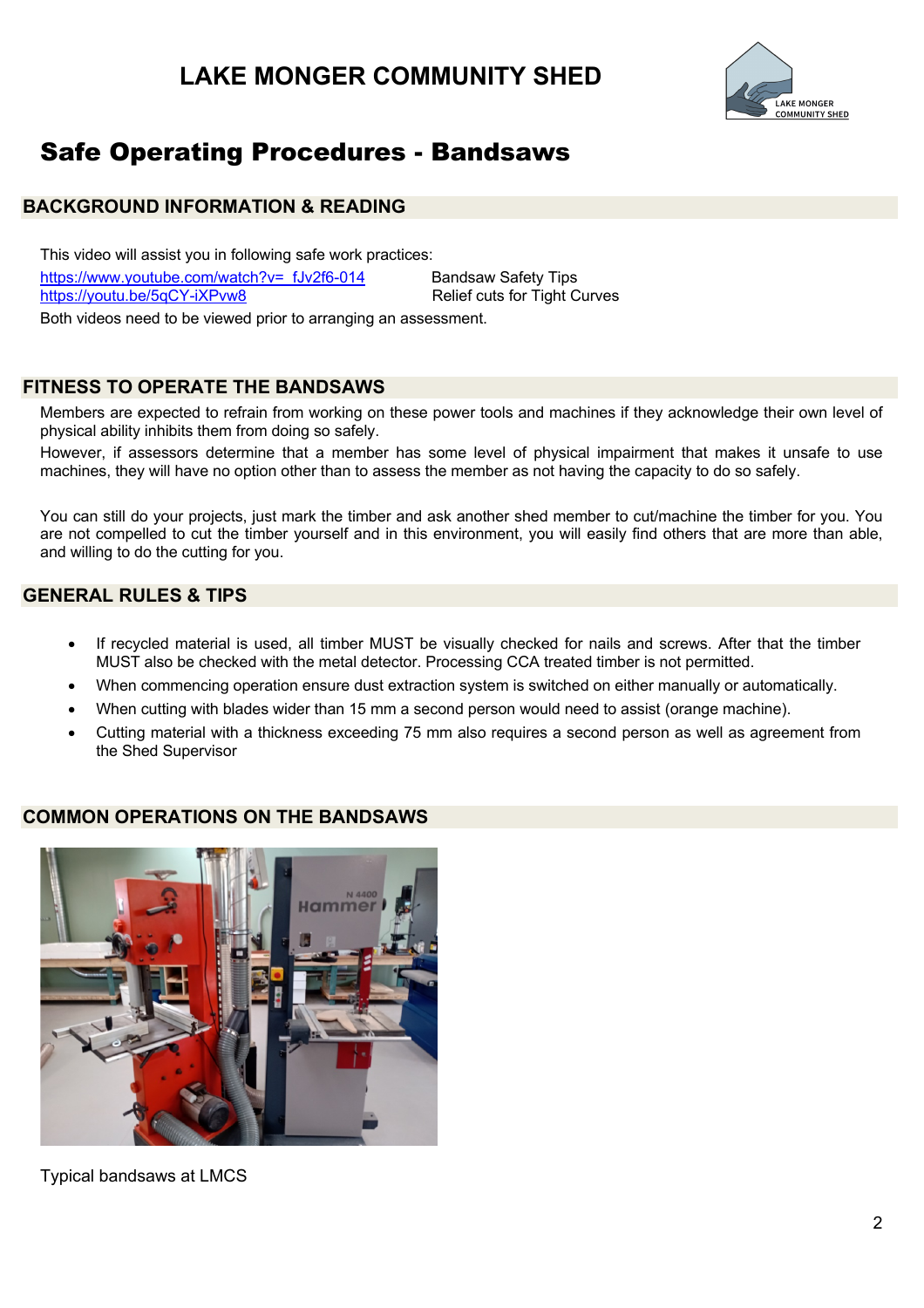# **LAKE MONGER COMMUNITY SHED**



## **Refer also Section 7 of the Hammer Manual**

#### **Changing saw blade**

If a change of blade is required, for example because your cutting radius is smaller than what is deemed possible in the chart provided, you should contact the workshop coordinator as changing the blade requires a more advanced level of knowledge of the bandsaw.

Contact shed supervisor to arrange changing of the blade. Please note: At LMCS there are three bandsaws fitted with different blade sizes to accommodate a range of curves.

## **Typical activities**

The bandsaw is primarily intended for use on material thinner than 50 mm and mainly to cut curves. Whilst with the appropriate blade it is possible to rip thick timbers or to cut through timbers thicker than what the table saw can do, this is not the intended use of bandsaws at the LMCS. For that reasons some videos, included in the section "**Additional Advanced Techniques Videos" are as not acceptable uses of the bandsaw.**

Therefore, the typical activities are limited to: **Cutting curves and Dovetails.**

#### **Cutting curves**

The most important consideration is blade width. Whilst it is possible to cut larger radii with narrow blades the reverse is not possible. You can verify your tightest radii with for example various sizes of paint tins. The chart below provides you a good guide. The Hammer will mostly be fitted with a 3/8"-1/2" or 10-12 mm blade. The older smaller bandsaw typically has ¼" of 6 mm blades fitted. If your project requires curves with a radius smaller than 38 mm, please use the smaller machine already set up for that purpose. Please note that relief cuts will generally not solve the problem of a blade that is too wide. If there are compelling reasons for cutting tight curves on the Hammer (for example multiple identical pieces or significant thickness (requiring the power of the Hammer)), please liaise with the workshop coordinator to get the blade changed to a smaller size.